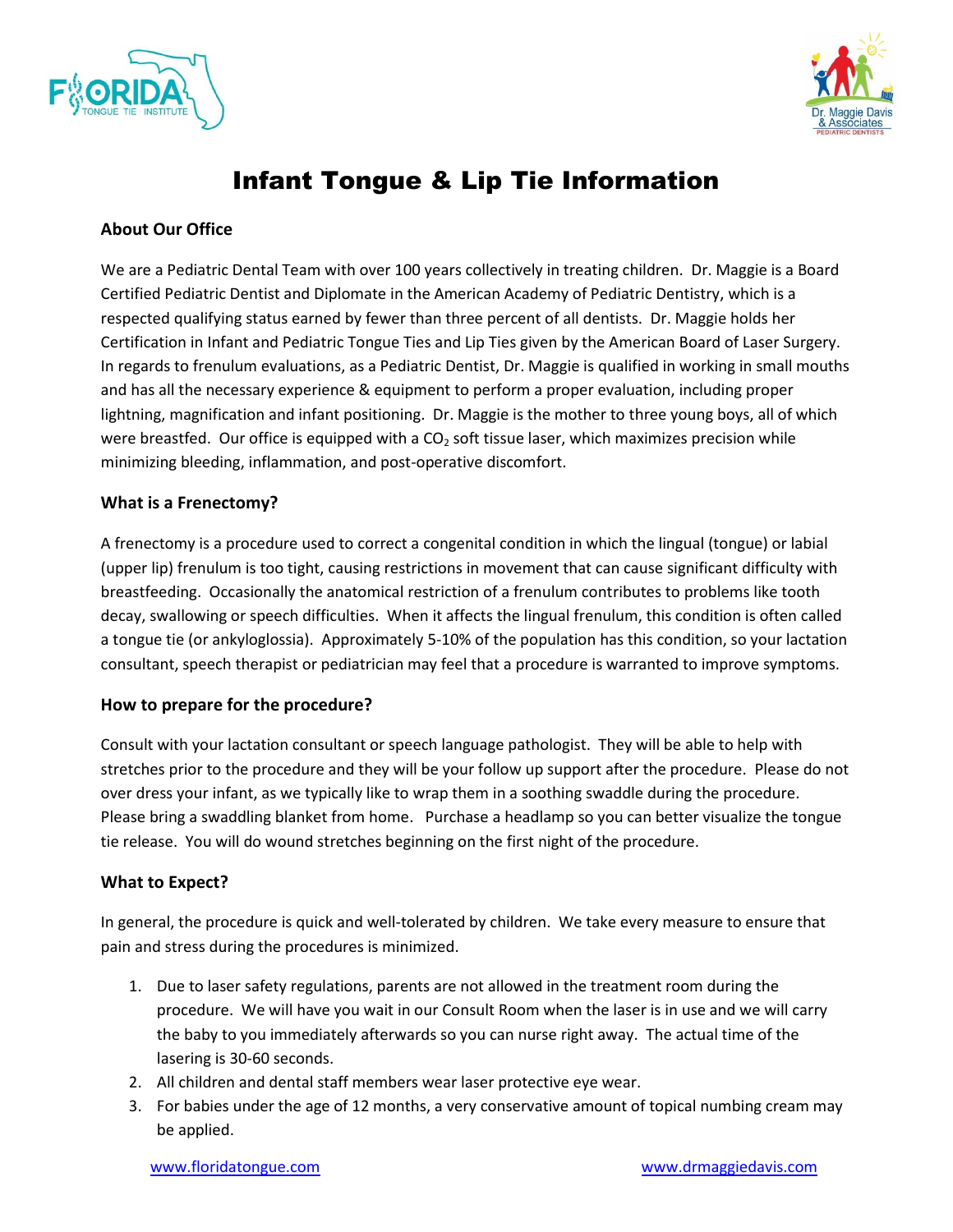- 4. For children 12 months of age or older, numbing cream is applied and in some instances, an injected local anesthetic may be applied for additional anesthesia.
- 5. Crying and fussing are common during and after the procedure for a few minutes. Sedation is not needed. Nitrous oxide 'laughing gas' or I.V. sedation can be used on older, more active children.
- 6. You may breastfeed, bottle-feed, or soothe your baby in any manner you like following the procedure. You may stay in our private consultation room as long as necessary. We encourage skin-to-skin contact and immediate feeding.

## **Discomfort**

Discomfort usually lasts for about 12-36 hours. In most cases, skin-to-skin contact and breast feeding is enough to comfort your baby. In some instances you may consider using **Infant** Tylenol but this should be used under the clearance of your pediatrician, as Tylenol may mask signs of a fever. Proper dosages should be based on your child's weight, not age.

| 6-11 pounds  | $1.25$ mL |
|--------------|-----------|
| 12-17 pounds | $2.5$ mL  |
| 18-23 pounds | 3.75 mL   |

For children 6 months of age or older, you should use ibuprofen instead (or rotate with Tylenol every 4 hours as needed). A mild topical numbing medicine may be used during the procedure and the laser itself has some analgesic properties. Topical numbing ointments containing benzocaine like Orajel/Anbesol should not be used at home. Mild swelling of the lip will also occur if a lip tie release was performed. Consider feeding your newborn with a syringe of expressed milk during any difficult feeding times.

#### **Post-Procedure Care**

There are two important concepts to understand about oral wounds:

- 1. Any open oral wound likes to contract towards the center of that wound as it is healing.
- 2. If you have two raw surfaces in the mouth in close proximity, they will reattach.

Post-procedure stretches are critical to achieve optimal results. These stretches are not meant to be forceful or prolonged, but rather quick and precise. The stretching exercises are best done with the baby placed in your lap (or lying on a bed) with the feet going away from you. A small amount of bleeding may occur after the procedure in the first few days. Wash your hands prior to your stretches (gloves are not necessary). Stretching should be done 3x/day for the first 3 weeks, then 1x/day until week 6. Do not perform the stretches immediately before nursing, so as to prevent a negative association with pain & the breast.

**The Upper Lip** is the easier of the two sites to stretch. If you must stretch both sites, we recommend that you start with the lip. Typically, babies don't like either of the stretches and may cry, so starting with the lip allows you to get under the tongue easier once the baby starts to cry. For the upper lip, simply place your finger under the lip and move it up as high as it will go (until it bumps in the nose). Then gently sweep from side to side for several seconds. Remember, the main goal of this procedure is to insert your finger between the raw, opposing surfaces of the lip and the gum so they can't stick together. Pretend you are rubbing the base of the babies nose, but from the inside aspect of the lip.